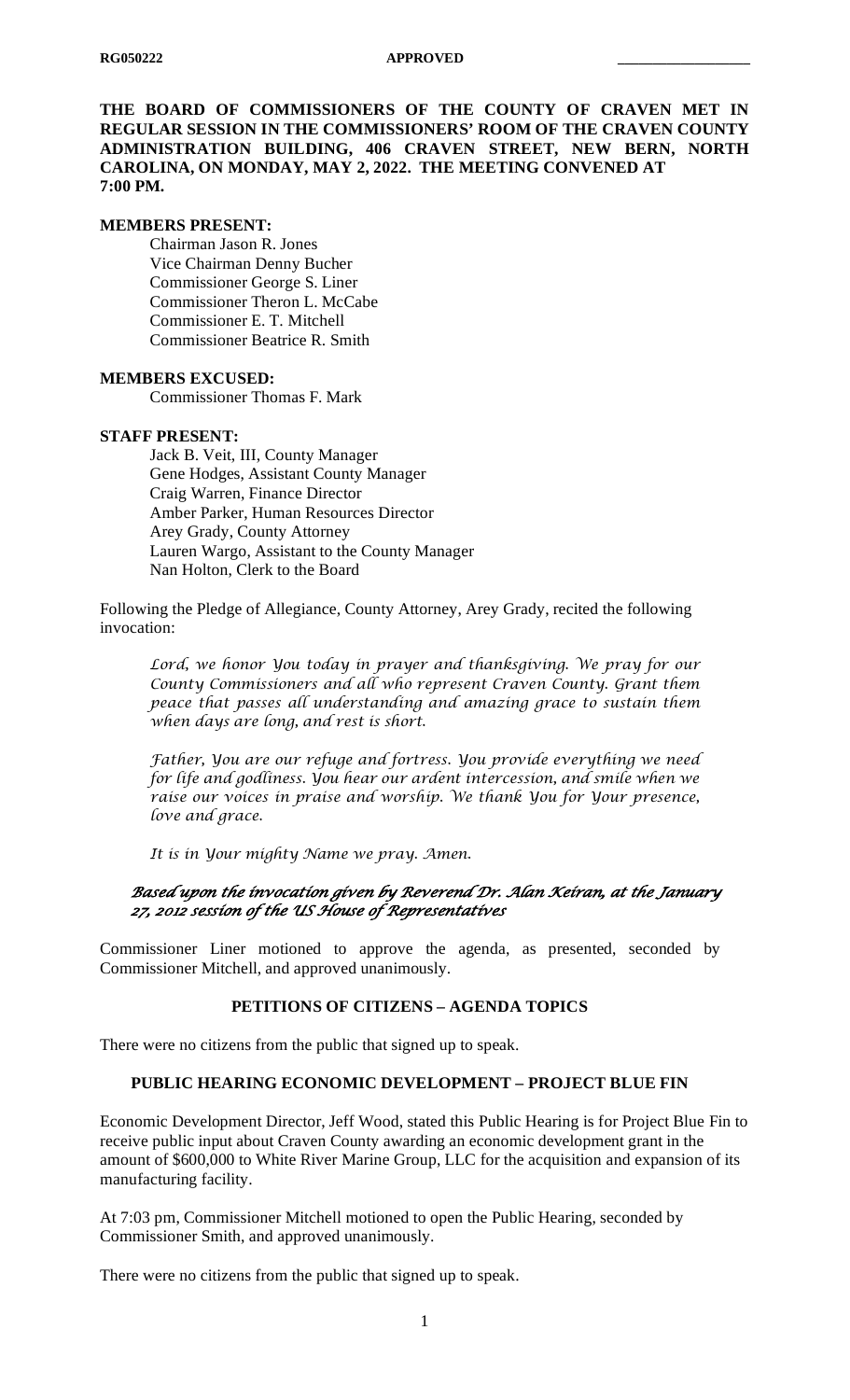At 7:04 pm, Commissioner Liner motioned to close the Public Hearing, seconded by Commissioner Mitchell, and approved unanimously.

### **CONSENT AGENDA**

Commissioner Mitchell motioned to approve the Consent Agenda, inclusive of the Minutes of April 18, 2022, Regular Session, Tax Releases *(Credits = \$2,372.08)*, Garage Budget Amendment and CARES Act Budget Amendment. Commissioner McCabe seconded the motion, which carried in a 6-0 roll call vote.

#### *Garage*

| <b>REVENUES</b>                                 | <b>AMOUNT</b> | <b>EXPENDITURES</b>             | <b>AMOUNT</b> |
|-------------------------------------------------|---------------|---------------------------------|---------------|
| 1014230-38214<br>Transfer-CCCMG Fees/Operations | \$5,000.00    | 1014230-43240<br>Other Supplies | \$5,000.00    |
| <b>TOTAL</b>                                    | \$5,000.00    | <b>TOTAL</b>                    | \$5,000.00    |

**Justification:** Cover the cost of transferring funds into the Garage Other Supplies line for the remainder of the fiscal year. There have been numerous unanticipated repairs recently involving high-cost components related to air conditioning parts in County vehicles. While vehicle repairs are expected, having many expensive repairs over the span of a fiscal year causes the expenditure line (Other Supplies line) to fall short towards the end of the year.

## *CARTS*

| <b>REVENUES</b>                          | <b>AMOUNT</b> | <b>EXPENDITURES</b>                   | <b>AMOUNT</b> |
|------------------------------------------|---------------|---------------------------------------|---------------|
| 1014513-33114<br>Urbanized Formula Funds | \$750.00      | 1014512-42603<br>Maint/Repair-Vehicle | \$750.00      |
| <b>TOTAL</b>                             | \$750.00      | TOTAL.                                | \$750.00      |

**Justification:** Funds are needed to cover the cost of vehicle washing and cleaning one more time this fiscal year. Due to COVID, the cost to have the vehicles washed and cleaned has increased.

### **CRAVEN COMMUNITY COLLEGE BUDGET PRESENTATION**

Craven Community College President, Dr. Raymond Staats, made his annual presentation to the Board, along with CCC's FY22-23 County Budget Proposal. Topics included were:

- FY22 Year in Review
- $\triangleright$  Notable Infrastructure Projects
- $\triangleright$  Emergence from Covid 19
- College Enrollment Trends
- $\triangleright$  Five Year Facilities Plan FY23-FY27
- $\triangleright$  Forthcoming Initiatives

Dr. Staats highlighted the FY23 Budget Request Operating allocations and Capital allocations for a total request from the County of \$4,804,125, which is a 4.4% increase.

## **BOARD OF EDUCATION BUDGET PRESENTATION**

Craven County School Superintendent, Dr. Wendy Miller, and Finance Officer, Denise Altman, made the Craven County School's annual report to the Board and presented the FY22-23 County Budget Proposal.

Dr. Miller provided updates on the following topics: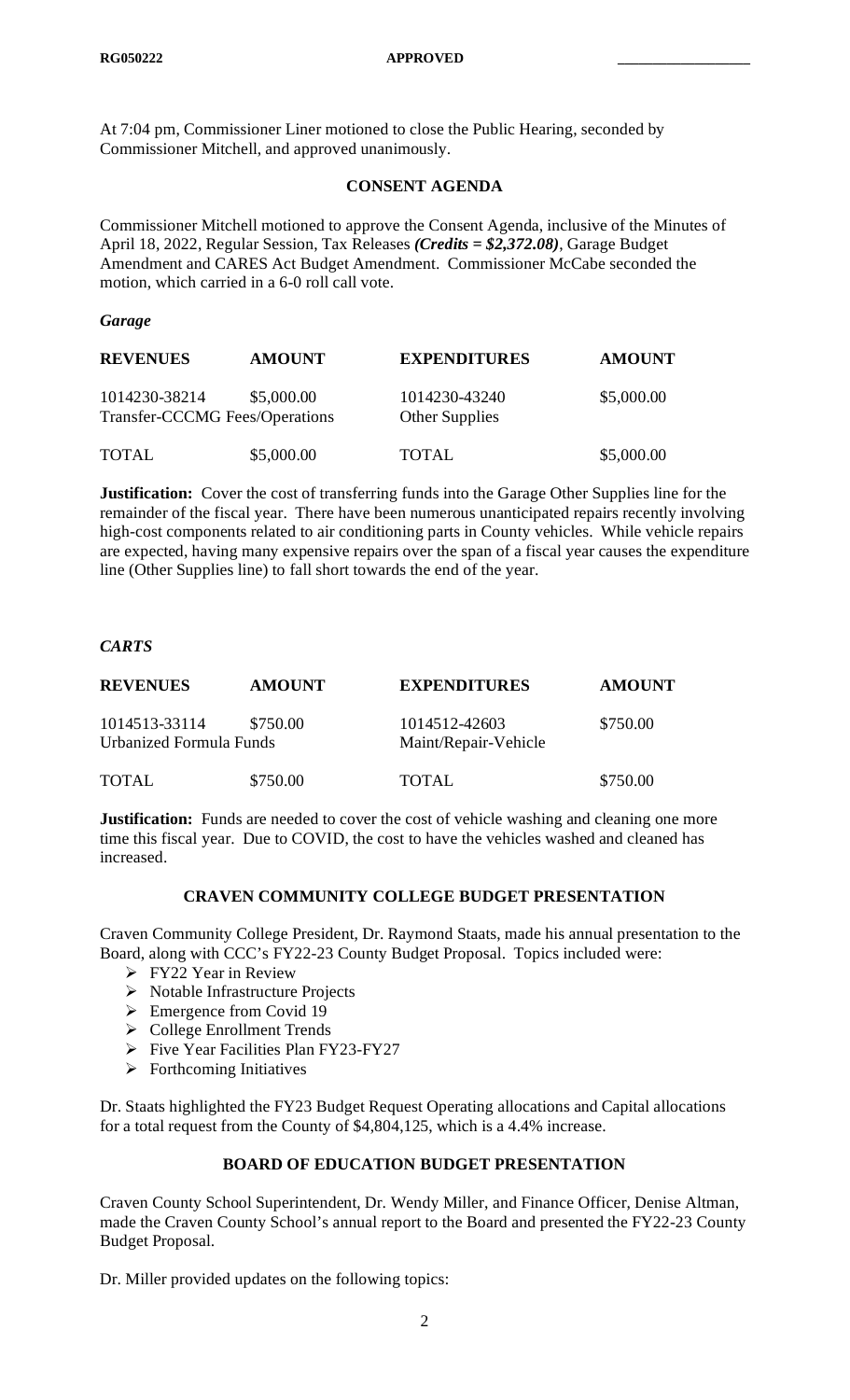- $\triangleright$  Vision and Mission
- > Performance
- > Partnerships
- Awards
- $\triangleright$  Grants
- $\triangleright$  District and Schools recognitions
- > Challenges faced
- $\triangleright$  Stewardship of funding

Mrs. Altman presented information on the following:

- $\triangleright$  General budget considerations for FY22-23
- $\triangleright$  Revenue adjustments
- $\triangleright$  Fund balance appropriations
- $\triangleright$  Expenditure adjustments for FY23
- $\triangleright$  Capital outlay budget items

Mrs. Altman reported that Craven County Schools are requesting \$300,000 in additional Appropriations from the County to support local salary and benefit increase for FY 2023 and an additional \$44,453 in Capital Outlay appropriations. Dr. Miller's total request from County Appropriations in Local Current Expenses for FY 22-23 is \$22,264,991 and for Capital Outlay County Appropriations is \$2,002,453. Craven County Schools is allocating \$2,032,864 from their Fund Balance to help offset the necessary increases in the FY22-23 budget.

Commissioners requested clarification on the acronyms used for various programs, and had inquiries about another SRO at ASPIRE, and broadband needs.

At 7:47 pm a recess was taken.

At 7:56 pm the Board reconvened.

### **DEPARTMENTAL MATTERS: PLANNING – SUBDIVISION FOR APPROVAL**

Planning Director, Don Baumgardner, reported the Planning Board met on March 24, 2022, and recommended the following subdivision for the Board's approval.

**Bay Colony Holdings, LLC – Final:** The property, owned by Bay Colony Holdings, LLC and surveyed by Stroud Engineering, P.A., is located within Twp. 5 on Temples Point Road; Parcel ID 5-011-1006 & 5-011-17001. The subdivision contains 3 lots of 13.352 acres and will be served by Craven County water and proposed individual septic systems.

Mr. Baumgardner addressed several questions regarding the road requirements, subdivision ordinances addressing setbacks from water frontage, and expansion into more lots later.

Commissioner Liner motioned to approve the subdivision, as recommended, seconded by Commissioner Mitchell and unanimously approved.

### **CHAIRMAN'S PRIVILEGE**

Chairman Jones recognized State Treasurer, Dale Folwell, who had joined the meeting and asked him to speak. Mr. Folwell remarked on the health of North Carolina's pension plan, state debt, and NC being #2 in competition ratings which affects the business environment. Mr. Folwell reported on Unclaimed Property Funds which can be identified by checking the website nccash.com for money owed to individuals/businesses. State Treasurer Folwell indicated there is a tremendous amount of stress on some of the areas in the extremities of the state and highlighted the recent need to de-charter a municipality for lack of audits and issues within another municipality due to embezzlement.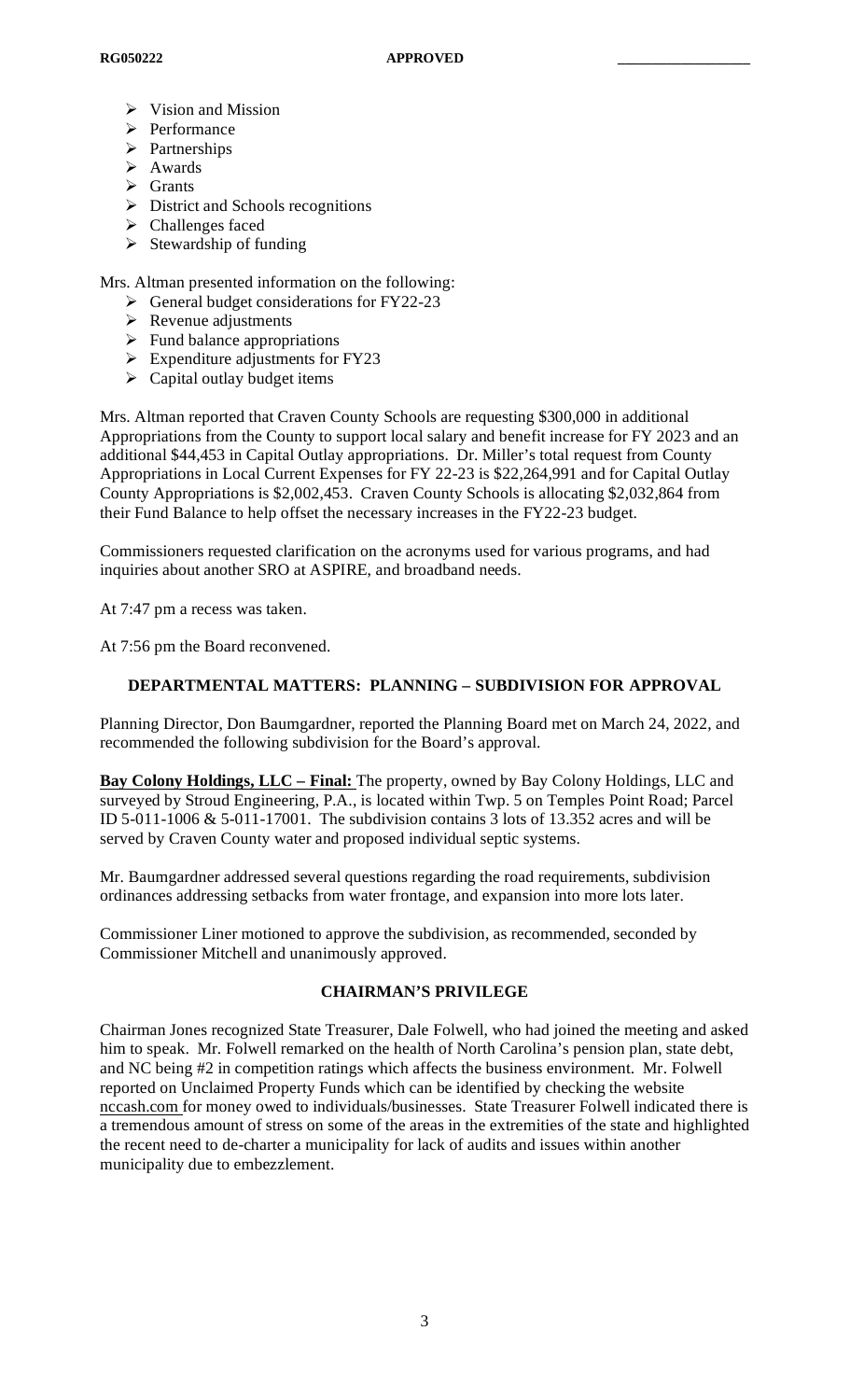## **DEPARTMENTAL MATTERS: FACILITIES – APPROVAL OF CARTS BUILDING PROJECT AND RELATED PROJECT ORDINANCE AND BUDGET AMENDMENT**

Assistant County Manager, Gene Hodges, reported that during the deliberations of the FY2021- 2022 Craven County Budget, the Board of County Commissioners directed staff to explore the construction of a new building and parking facility to relocate the CARTS offices and vehicles. Staff began working with the design team at Oakley Collier Architects (OCA), and a preliminary design and project estimate was presented to the Board of Commissioners at the October 2021 work session. The Board directed staff to proceed with the bidding process.

He stated a request for proposals was issued on March 9, 2022, a pre-bid meeting was held on March 23,2022, and bids were due and publicly opened on April 7, 2022. Five firms submitted bids and the bids ranged from \$1,342,000 to \$1,675,000, with the low bidder being Waters Contracting Company. He indicated that Craven County has experience with Waters Contracting and the principal owner, Malcolm Waters was the primary contact related to the construction of the Adult Primary Clinic at the Health Department in New Bern and the inclusive playground located at Creekside Park. Additionally, they have functioned as a subcontractor with Barnhill Contracting on the Courthouse Rebuild project and have also done numerous small construction projects for the Maintenance Department. Currently, Waters Contracting is the contractor that is building the 340 B Pharmacy inside the Health Department.

Mr. Hodges indicated that a Project Ordinance and Budget Amendment have been prepared in the amount of \$1,870,000, and includes the following costs:

\$1,342,000 (Construction) \$165,551 (Design and Engineering) \$123,265 (Furniture, Fixtures, and Equipment) \$101,000 (Other than General Construction) \$138,184 (Contingency)

Staff recommended that the Board approve the Project Ordinance and Budget Amendment and authorize staff to contract with Waters Contracting for construction of a CARTS Administration and parking facility next to the Judicial Center on Clarks Road.

Commissioner Liner motioned to approve the Project Ordinance and related Budget Amendment in the amount of \$1,870,00; award the bid to Waters Contracting and authorize staff to execute all necessary contracts and agreements related to this project. Commissioner Mitchell seconded the motion, which carried 6-0 in a roll call vote.

#### **CARTS BUILDING Fund 416**

This ordinance is hereby approved in the following amount for expenditure of the CARTS Building.

| Expenditures:                             |                |
|-------------------------------------------|----------------|
| Architectural/Engineering Design Services | \$165,551.00   |
| Construction – General                    | \$1,342,000.00 |
| Construction – Other                      | \$101,000.00   |
| Capital Outlay – Over $$5,000$            | \$123,265.00   |
| Contingency                               | \$138,184.00   |
| TOTAL                                     | \$1,870,000.00 |

The following revenues are hereby estimated for the Carts Building

| Revenues:                            |                |
|--------------------------------------|----------------|
| <b>Transfer from Capital Reserve</b> | \$1,870,000.00 |
| TOTAL                                | \$1,870,000.00 |

This ordinance is hereby approved this 2<sup>nd</sup> day of May, 2022.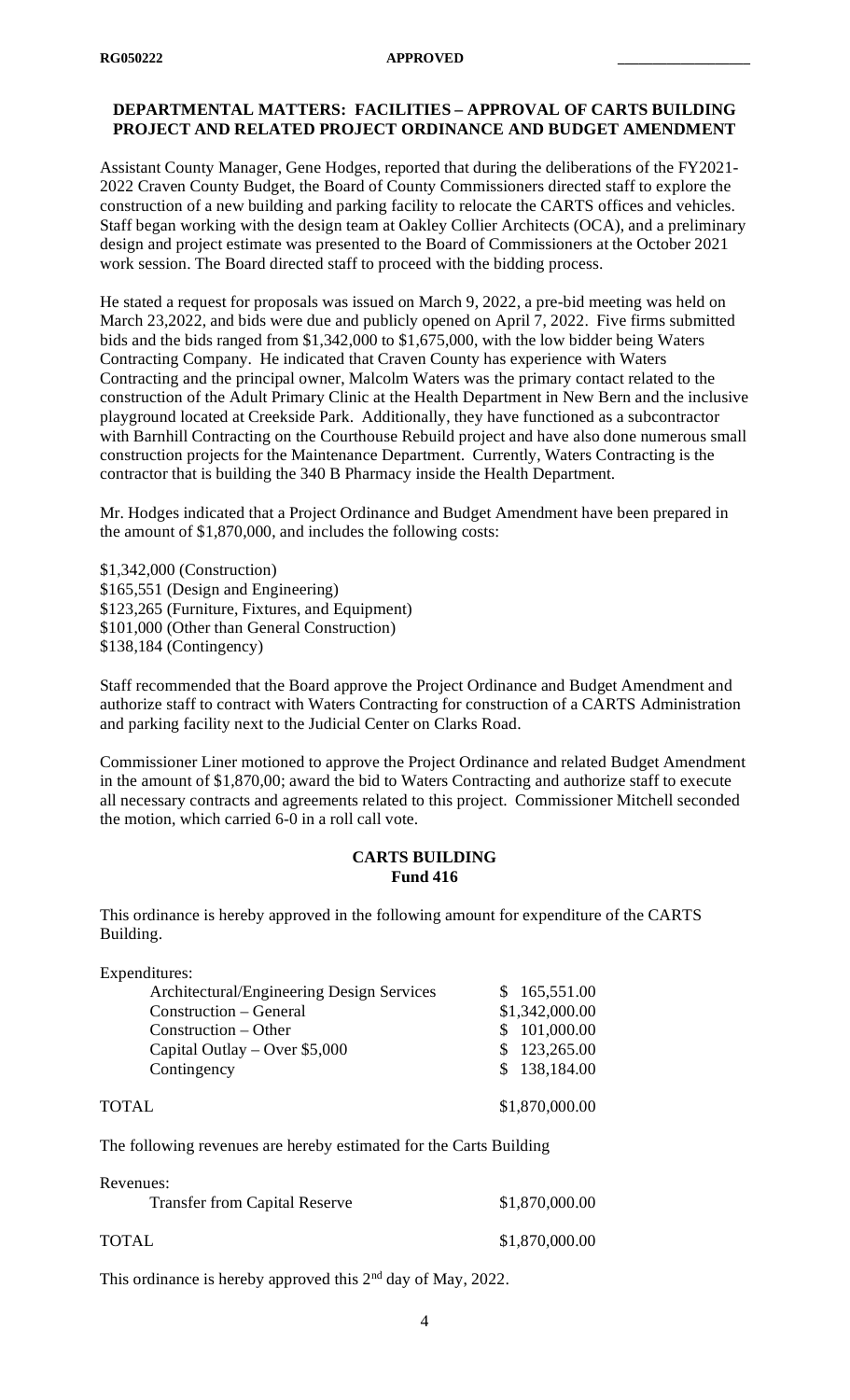## *Capital Project Fund*

| <b>REVENUES</b>                      | <b>AMOUNT</b>  | <b>EXPENDITURES</b>         | <b>AMOUNT</b>     |
|--------------------------------------|----------------|-----------------------------|-------------------|
| 4164510-39802                        | \$1,870,000.00 | 4164510-47505               | 165,551.00<br>\$. |
| <b>Transfer from Capital Reserve</b> |                | Architect/Engineer          |                   |
|                                      |                | 4164510-47601               | \$1,342,000.00    |
|                                      |                | <b>Construction-General</b> |                   |
|                                      |                | 4164510-47603               | 101,000.00<br>\$. |
|                                      |                | Construction-Other          |                   |
|                                      |                | 4164510-47301               | 123,265.00<br>\$. |
|                                      |                | Capital Outlay-Over \$5,000 |                   |
|                                      |                | 4164510-47659               | 138,184.00<br>S   |
|                                      |                | Construction-Contingency    |                   |
| 4000000-39901                        | \$1,870,000.00 | 4004150-49793               | \$1,870,000.00    |
| <b>Fund Balance Current Year</b>     |                | <b>Transfer to Projects</b> |                   |
| TOTAL                                | \$3,740,000.00 | TOTAL                       | \$3,740,000.00    |

## **DEPARTMENTAL MATTERS: ECONOMIC DEVELOPMENT – PROJECT BLUE FIN GRANT AGREEMENT**

Economic Development Director, Jeff Wood, reported that Project Blue Fin is a local manufacturer, White River Marine, who announced plans to invest \$34 million dollars in real estate, machining & equipment in its existing facility and create and maintain over 500 jobs in five years. To assist in this investment, the Craven County Board of Commissioners will provide a jobs performance grant of \$600,000 over five years, which coincides with grants offered by the state of North Carolina announced by the Governor on May 20, 2021.

Mr. Wood went on to report that he had visited White River Marine last week and gathered the following statistics:

- $\triangleright$  Since White River Marine took over operations a year ago, they have increased from 188 employees to 350
- They ship out approximately 5-10 Mako and Ranger brands per day
- $\triangleright$  They have sold 5 Hatteras Yachts since relaunching the brand last fall
- $\blacktriangleright$  Their investment in facility upgrades is at \$2,000,000

Mr. Wood indicated because the contract is still in draft form, he was seeking a motion to grant authorization for Craven County staff to enter into a Grant Agreement with Project Blue Fin.

Commissioner Mitchell motioned to approve authorization for Craven County to enter into a Grant Agreement with Project Fin, seconded by Commissioner Smith and approved 6-0 in a roll call vote.

#### **APPOINTMENTS**

#### *Pending*

Chairman Jones reviewed the following pending appointments:

- ▶ Community Child Protection Team
- Craven County Board of Adjustments
- Craven County Clean Sweep
- $\triangleright$  Board of Equalization and Review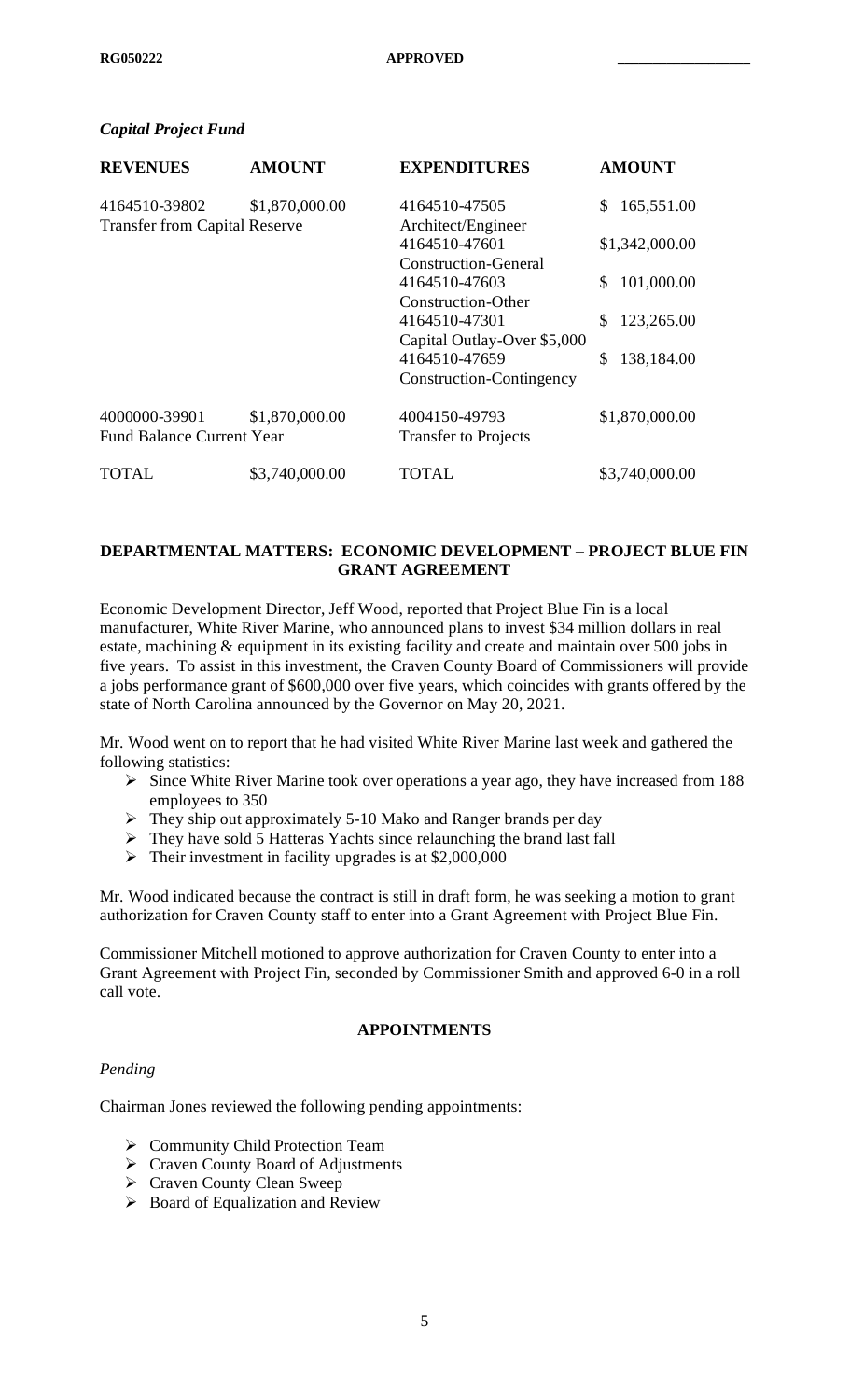#### *Current*

# *Craven Aging Planning Board*

Commissioner Liner nominated Jeanne Butcher for appointment. Commissioner Mitchell nominated Rob Paine for appointment. There being no additional nominations, Ms. Butcher and Mr. Paine were appointed by acclamation.

# *Juvenile Crime Prevention Council*

Commissioner Mitchell nominated Catherine Hansen for appointment. There being no additional nominations, Ms. Hansen was appointed by acclamation. She is taking Tracy Shopes' seat, who recently changed jobs.

# *Upcoming*

Chairman Jones reviewed upcoming appointments to boards and committees due to expire in May and June 2022.

# **COUNTY ATTORNEY'S REPORT**

# *Initial Offer to Purchase Real Property – Street Address/NA (Parcel No. 5-009-031)*

County Attorney, Arey Grady, reported that Craven County has received an offer in the amount of \$1,200.00 for this real property, which was acquired through a tax foreclosure, with past due taxes and costs of foreclosure totaling \$3,067.01. The tax value of this property is \$2,250.00.

He stated should the Board of Commissioners approve this transaction, the proposed resolution should be adopted, which will in turn authorize advertisement for upset bids. Once the upset bid process is concluded, this transaction will be brought back before the Board of Commissioners for final approval.

Commissioner Mitchell motioned to adopt the following resolution approving the transaction and authorizing the upset bid process, seconded by Commissioner Smith, and unanimously approved.

# **CRAVEN COUNTY RESOLUTION ACCEPTING OFFER TO PURCHASE SUBJECT TO UPSET BIDS**

WHEREAS, Craven County owns certain real property identified as Tax Parcel Number 5-009-031 (hereinafter "the Real Property"), the Real Property having been acquired by Craven County in deed recorded in Book 3541, Page 687 in the Office of the Register of Deeds of Craven County; and,

WHEREAS, Craven County has received an Offer to Purchase the Real Property, a copy of said offer being attached hereto and incorporated herein by reference; and,

WHEREAS, the Craven County Board of Commissioners is authorized to sell Craven County's interest in real property pursuant to North Carolina General Statute §160A-269.

NOW, THEREFORE, BE IT RESOLVED BY THE BOARD OF COMMISSIONERS OF CRAVEN COUNTY THAT:

1. The Craven County Board of Commissioners hereby authorizes the initiation of the upset bid process for the Real Property by advertising notice of the offer to purchase in accordance with the provisions of North Carolina General Statute §160A-269.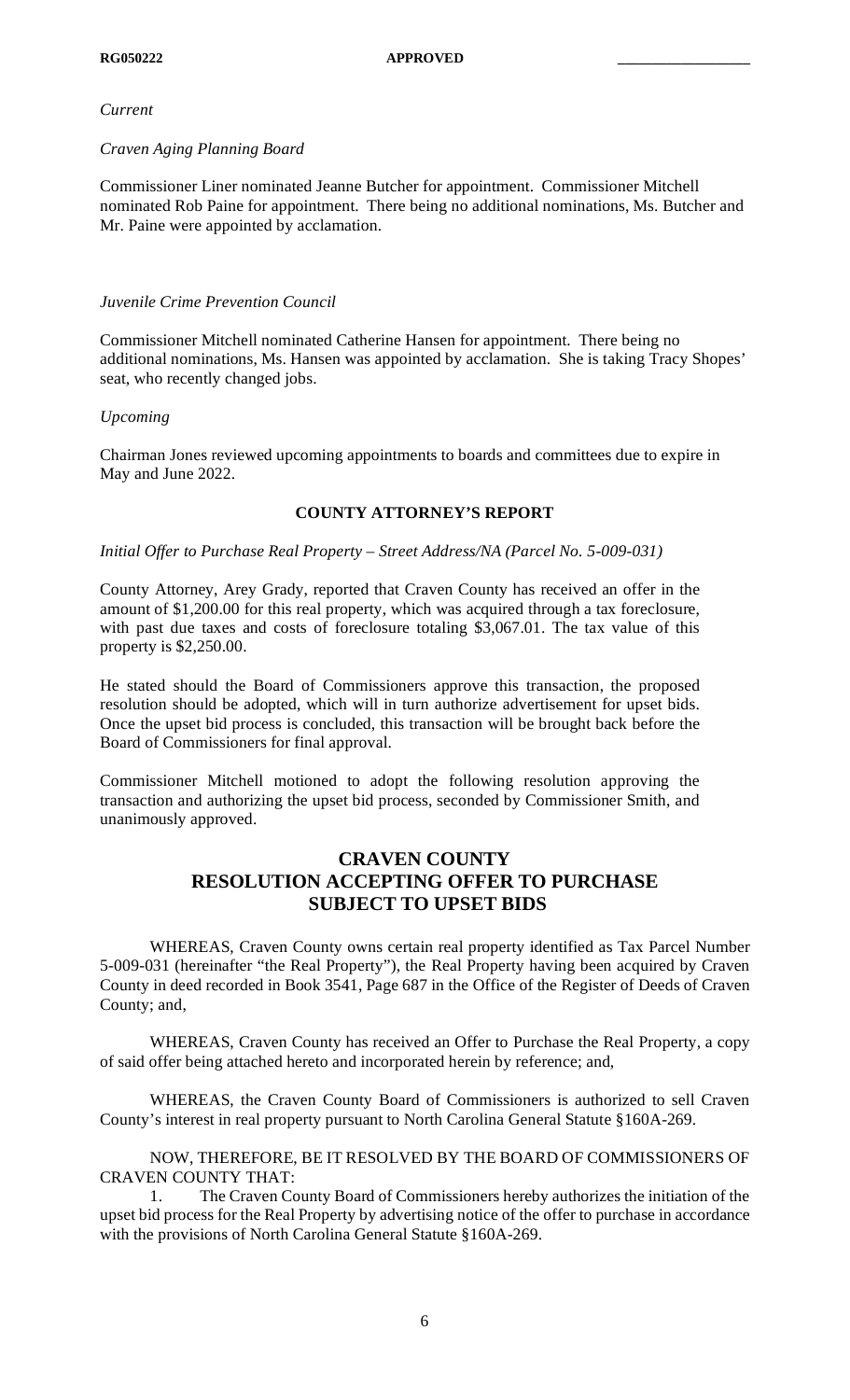**RG050222 APPROVED \_\_\_\_\_\_\_\_\_\_\_\_\_\_\_\_\_\_\_** 

2. The County Manager, the Assistant County Manager, the Clerk to the Board of Commissioners and/or County Attorney are authorized to take all actions necessary to accomplish the transactions contemplated by this Resolution.

### ADOPTED THIS 2nd DAY OF MAY 2022.

*Approval of Conveyance After Expiration of Upset Bid Period – 1106 Broad Street (Parcel No. 8-012-A-325)*

Mr. Grady reported that Craven County previously received and approved an offer to purchase this real property, in the amount of \$5,400.00, subject to the completion of the upset bid process. The offer was advertised, and there were no upset bids, the final bid being \$5,400.00. The upset bid period has now expired, and the County Attorney recommended approval of the conveyance at the purchase price of \$5,400.00. The County and the City of New Bern originally acquired this property through a tax foreclosure, with past due taxes and costs of foreclosure totaling \$4,626.02. The tax value of this property is \$10,800.00.

He noted that this property is jointly owned with the City of New Bern, which has already granted final approval of this offer.

Mr. Grady stated should the Board of Commissioners authorize this transaction, a resolution, should be adopted, which in turn will authorize the execution and delivery of the necessary documents.

Commissioner Liner motioned to adopt the following resolution approving conveyance after expiration of the upset bid period, seconded by Commissioner Smith and unanimously approved.

# **CRAVEN COUNTY RESOLUTION AUTHORIZING CONVEYANCE AFTER EXPIRATION OF UPSET BID PERIOD**

WHEREAS, Craven County and the City of New Bern own certain real property identified as Tax Parcel Number 8-012-A-325 (hereinafter "the Real Property"), the Real Property having been acquired by Craven County in deed recorded in Book 3515, Page 1436 in the Office of the Register of Deeds of Craven County; and,

WHEREAS, Craven County and the City of New Bern previously received and approved an Offer to Purchase the Real Property, and subsequently advertised said offer for upset bids as required by North Carolina General Statute §160A-269; and,

WHEREAS, the upset bid period required under North Carolina General Statute §160A-269 has expired; and,

WHEREAS, the Craven County Board of Commissioners deems it advisable and in the best interest of the County to sell its interest in the Real Property to the successful bidder and to convey its interest in said property by quitclaim deed.

NOW, THEREFORE, BE IT RESOLVED BY THE BOARD OF COMMISSIONERS OF CRAVEN COUNTY THAT:

Section 1. The last and highest bid of Kurtis Stewart in the sum of \$5,400.00 for the Real Property is hereby accepted, and the Offer to Purchase previously executed by Craven County subject to the provisions of North Carolina General Statute §160A-269 is hereby ratified and confirmed in its entirety.

Section 2. Upon payment of the full purchase price, the Chairman, the County Manager, the Assistant County Manager, the Clerk to the Board of Commissioners and/or County Attorney are authorized to take all actions necessary to accomplish the transactions contemplated by this Resolution, including but not limited to the execution and delivery of the quitclaim deed attached hereto and incorporated herein by reference.

ADOPTED THIS 2nd DAY OF MAY 2022.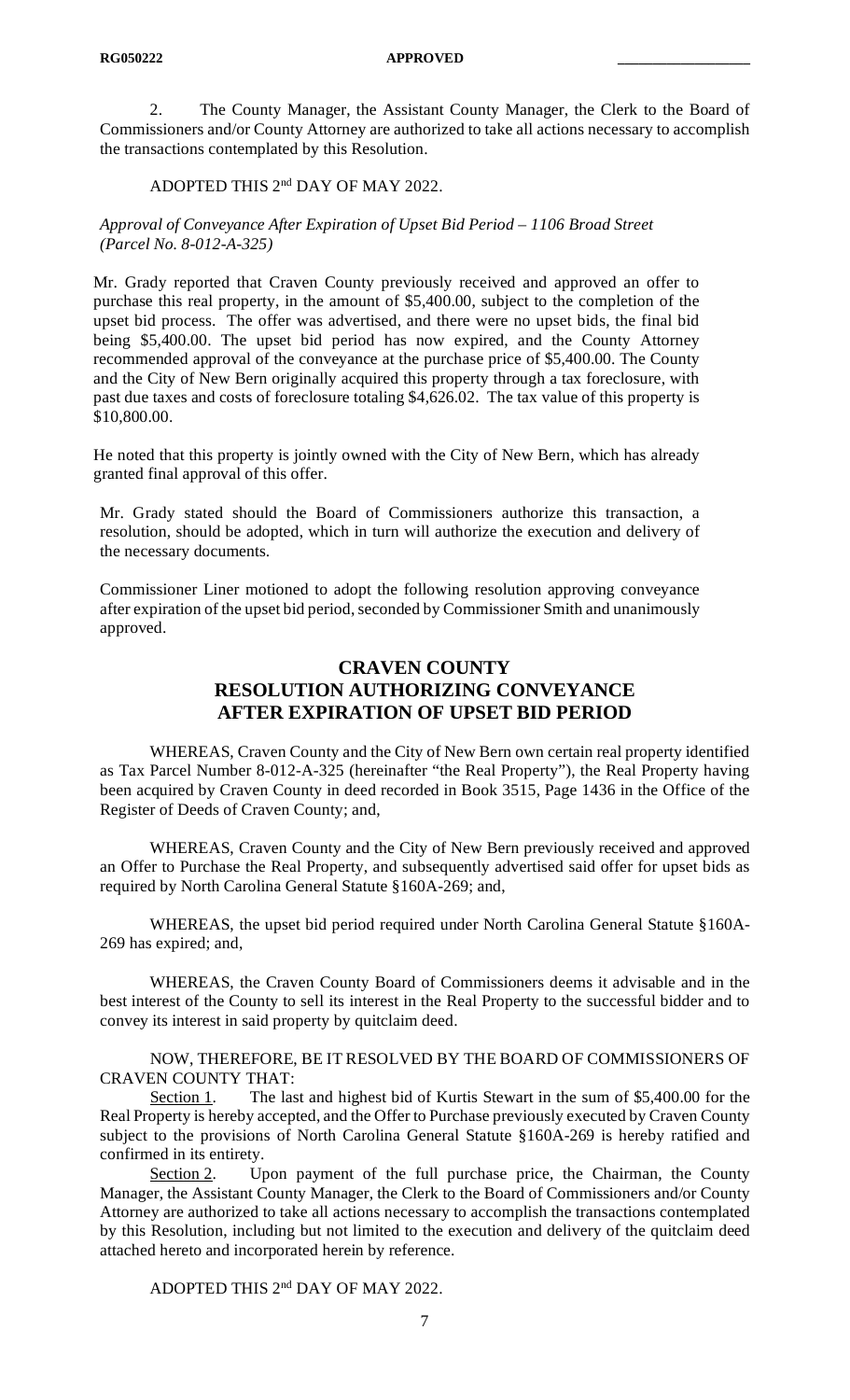*Approval of Conveyance After Expiration of Upset Bid Period – 2602 New Bern Avenue (Parcel No. 8-037-066-B)*

Mr. Grady reported that Craven County previously received and approved an offer to purchase this real property, in the amount of \$2,500.00, subject to the completion of the upset bid process. The offer was advertised, and there were no upset bids, the final bid being \$2,500.00. The upset bid period has now expired, and the County Attorney recommended approval of the conveyance at the purchase price of \$2,500.00. The County and the City of New Bern originally acquired this property through a tax foreclosure, with past due taxes and costs of foreclosure totaling \$4,085.58. The tax value of this property is \$5,000.00.

He noted that this property is jointly owned with the City of New Bern, which has already granted final approval of this offer.

Mr. Grady stated should the Board of Commissioners authorize this transaction, a resolution, should be adopted, which in turn will authorize the execution and delivery of the necessary documents.

Commissioner Mitchell motioned to adopt the following resolution approving conveyance after expiration of the upset bid period, seconded by Commissioner McCabe and unanimously approved.

### **CRAVEN COUNTY RESOLUTION AUTHORIZING CONVEYANCE AFTER EXPIRATION OF UPSET BID PERIOD**

WHEREAS, Craven County and the City of New Bern own certain real property identified as Tax Parcel Number 8-037-066-B (hereinafter "the Real Property"), the Real Property having been acquired by Craven County in deed recorded in Book 3520, Page 1904 in the Office of the Register of Deeds of Craven County; and,

WHEREAS, Craven County and the City of New Bern previously received and approved an Offer to Purchase the Real Property, and subsequently advertised said offer for upset bids as required by North Carolina General Statute §160A-269; and,

WHEREAS, the upset bid period required under North Carolina General Statute §160A-269 has expired; and,

WHEREAS, the Craven County Board of Commissioners deems it advisable and in the best interest of the County to sell its interest in the Real Property to the successful bidder and to convey its interest in said property by quitclaim deed.

NOW, THEREFORE, BE IT RESOLVED BY THE BOARD OF COMMISSIONERS OF CRAVEN COUNTY THAT:

Section 1. The last and highest bid of Antonio Chapman in the sum of \$2,500.00 for the Real Property is hereby accepted, and the Offer to Purchase previously executed by Craven County subject to the provisions of North Carolina General Statute §160A-269 is hereby ratified and confirmed in its entirety.

Section 2. Upon payment of the full purchase price, the Chairman, the County Manager, the Assistant County Manager, the Clerk to the Board of Commissioners and/or County Attorney are authorized to take all actions necessary to accomplish the transactions contemplated by this Resolution, including but not limited to the execution and delivery of the quitclaim deed attached hereto and incorporated herein by reference.

ADOPTED THIS 2nd DAY OF MAY 2022.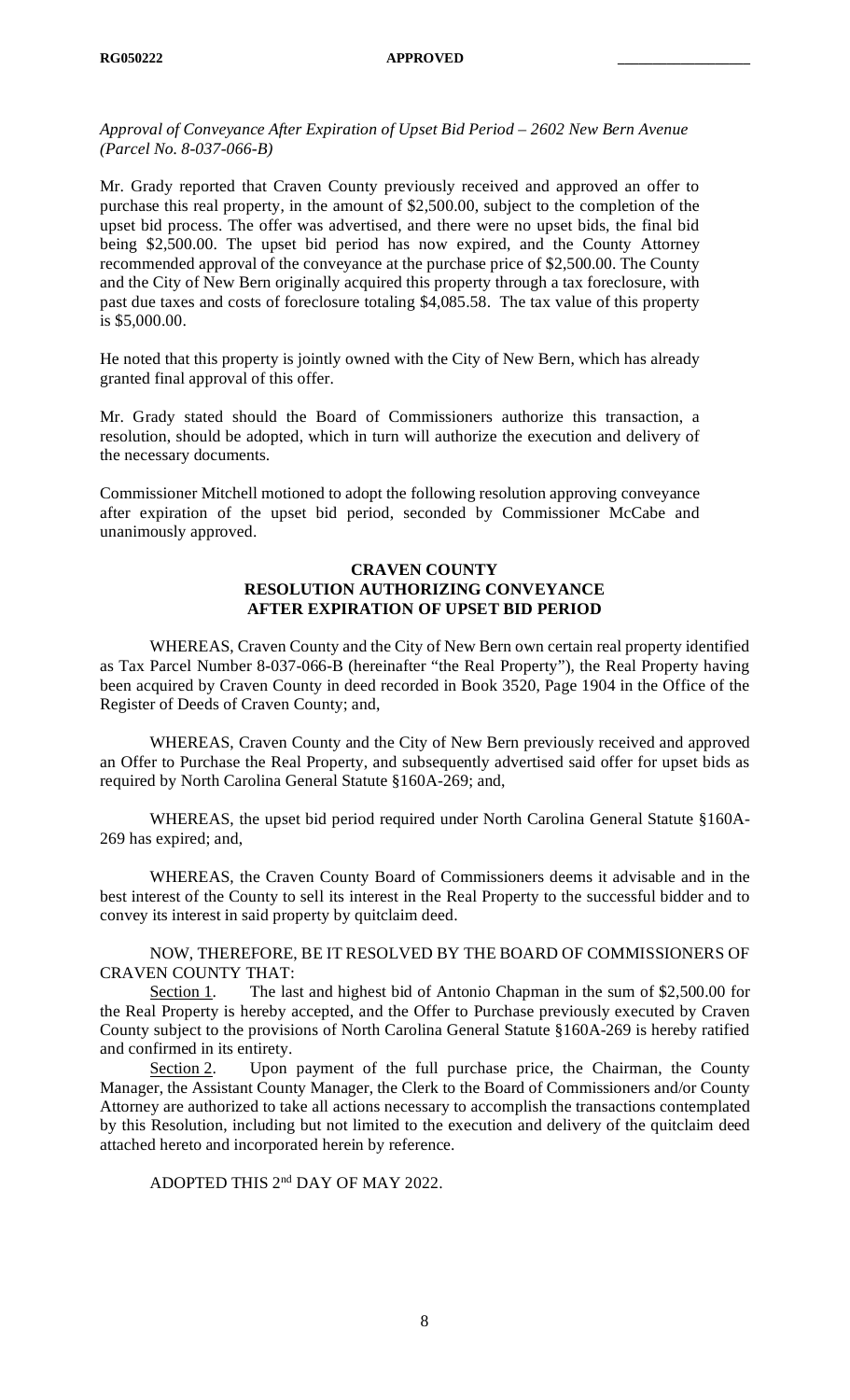*Approval of Conveyance After Expiration of Upset Bid Period – 506 Darst Avenue (Parcel No. 8-008-072)*

Mr. Grady reported that Craven County previously received and approved an offer to purchase this real property, in the amount of \$2,000.00, subject to the completion of the upset bid process. The offer was advertised, and there were no upset bids, the final bid being \$2,000.00. The upset bid period has now expired, and the County Attorney recommended approval of the conveyance at the purchase price of \$2,000.00. The County and the City of New Bern originally acquired this property through a tax foreclosure, with past due taxes and costs of foreclosure totaling \$3,727.43. The tax value of this property is \$4,000.00.

He noted that this property is jointly owned with the City of New Bern, which has already granted final approval of this offer.

Mr. Grady stated should the Board of Commissioners authorize this transaction, a resolution should be adopted, which in turn will authorize the execution and delivery of the necessary documents.

Commissioner Liner motioned to adopt the following resolution approving conveyance after expiration of the upset bid period, seconded by Commissioner Mitchell and unanimously approved.

### **CRAVEN COUNTY RESOLUTION AUTHORIZING CONVEYANCE AFTER EXPIRATION OF UPSET BID PERIOD**

WHEREAS, Craven County and the City of New Bern own certain real property identified as Tax Parcel Number 8-008-072 (hereinafter "the Real Property"), the Real Property having been acquired by Craven County in deed recorded in Book 3528, Page 1868 in the Office of the Register of Deeds of Craven County; and,

WHEREAS, Craven County and the City of New Bern previously received and approved an Offer to Purchase the Real Property, and subsequently advertised said offer for upset bids as required by North Carolina General Statute §160A-269; and,

WHEREAS, the upset bid period required under North Carolina General Statute §160A-269 has expired; and,

WHEREAS, the Craven County Board of Commissioners deems it advisable and in the best interest of the County to sell its interest in the Real Property to the successful bidder and to convey its interest in said property by quitclaim deed.

NOW, THEREFORE, BE IT RESOLVED BY THE BOARD OF COMMISSIONERS OF CRAVEN COUNTY THAT:

Section 1. The last and highest bid of Mary J. Peterkin in the sum of \$2,000.00 for the Real Property is hereby accepted, and the Offer to Purchase previously executed by Craven County subject to the provisions of North Carolina General Statute §160A-269 is hereby ratified and confirmed in its entirety.

Section 2. Upon payment of the full purchase price, the Chairman, the County Manager, the Assistant County Manager, the Clerk to the Board of Commissioners and/or County Attorney are authorized to take all actions necessary to accomplish the transactions contemplated by this Resolution, including but not limited to the execution and delivery of the quitclaim deed attached hereto and incorporated herein by reference.

# ADOPTED THIS 2<sup>nd</sup> DAY OF MAY 2022.

*Initial Offer to Purchase Real Property – 2505 New Bern Avenue (Parcel No. 8-037-102)*

Mr. Grady reported that County has received an offer in the amount of \$5,000.00 for this real property, which was acquired jointly with the City of New Bern through a tax foreclosure, with past due taxes and costs of foreclosure totaling \$3,717.58. The tax value of this property is \$5,000.00.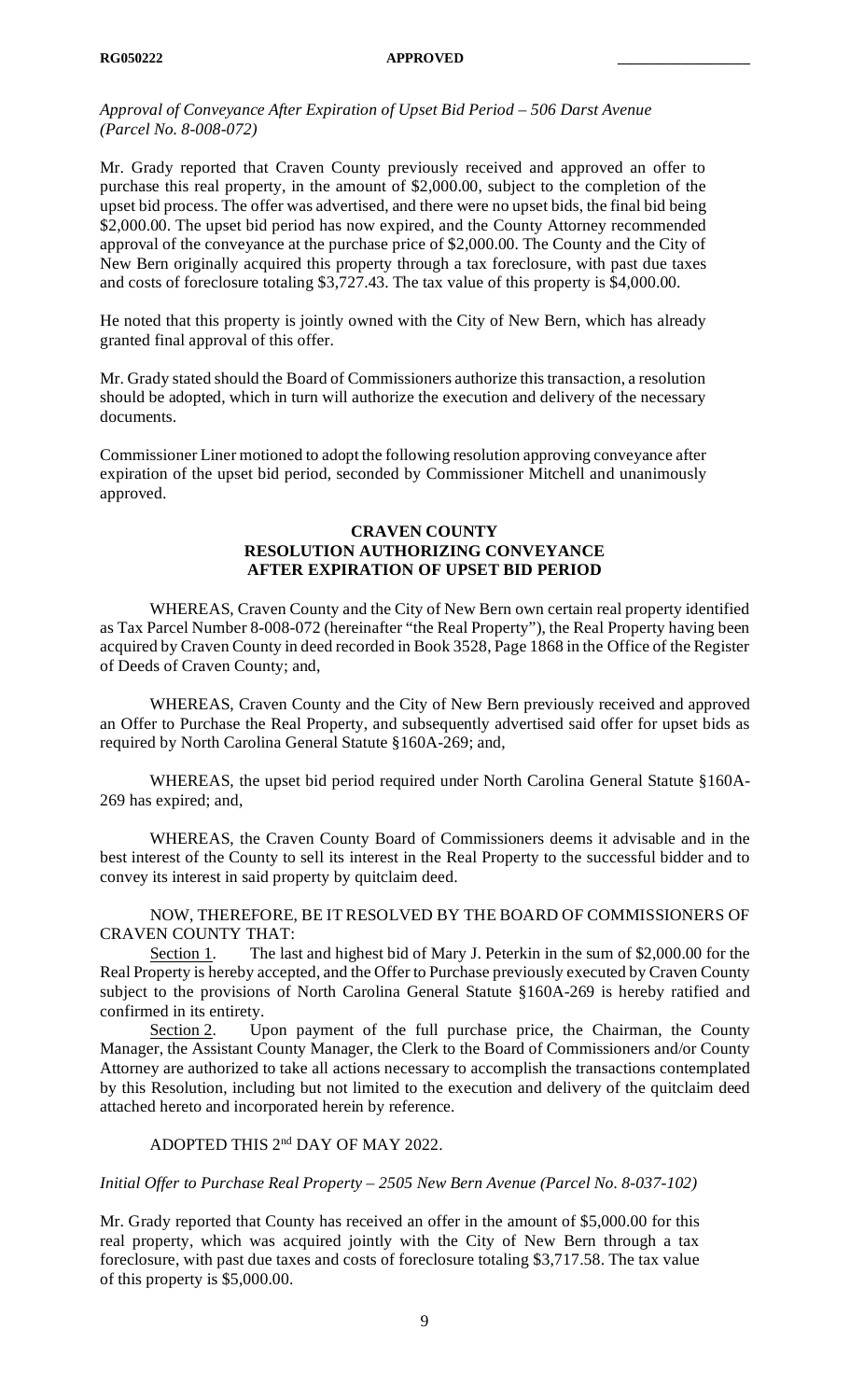He noted that this property is jointly owned with the City of New Bern, which has already approved this initial offer.

Mr. Grady stated should the Board of Commissioners approve this transaction, the proposed resolution should be adopted, which will in turn authorize advertisement for upset bids. Once the upset bid process is concluded, this transaction will be brought back before the Board of Commissioners for final approval.

Commissioner Mitchell motioned to adopt the following resolution approving the transaction and authorizing the upset bid process, seconded by Commissioner Smith and approved unanimously.

# **CRAVEN COUNTY RESOLUTION ACCEPTING OFFER TO PURCHASE SUBJECT TO UPSET BIDS**

WHEREAS, Craven County owns certain real property identified as Tax Parcel Number 8-037-102 (hereinafter "the Real Property"), the Real Property having been acquired by Craven County in deed recorded in Book 3511, Page 758 in the Office of the Register of Deeds of Craven County; and,

WHEREAS, Craven County has received an Offer to Purchase the Real Property, a copy of said offer being attached hereto and incorporated herein by reference; and,

WHEREAS, the Craven County Board of Commissioners is authorized to sell Craven County's interest in real property pursuant to North Carolina General Statute §160A-269.

NOW, THEREFORE, BE IT RESOLVED BY THE BOARD OF COMMISSIONERS OF CRAVEN COUNTY THAT:

1. The Craven County Board of Commissioners hereby authorizes the initiation of the upset bid process for the Real Property by advertising notice of the offer to purchase in accordance with the provisions of North Carolina General Statute §160A-269.

2. The County Manager, the Assistant County Manager, the Clerk to the Board of Commissioners and/or County Attorney are authorized to take all actions necessary to accomplish the transactions contemplated by this Resolution.

## ADOPTED THIS 2nd DAY OF MAY 2022.

#### **PETITIONS OF CITIZENS – GENERAL TOPICS**

There were no citizens from the public that signed up to speak.

#### **COUNTY MANAGER'S REPORT**

County Manager, Jack Veit, reminded the Board County Assembly Day will be held in Raleigh on June 14th. He indicated staff will schedule appointments with our legislators and lunch will be provided.

He announced on June 2nd a County Appreciation Lunch will be held at Convention Center from 11-2 and stated he would love to have the Commissioners participate.

He noted that the roadside litter program is back up and running with a Deputy involved and they had cleaned several areas in Craven County. Mr. Veit reported they have closed 15 cases of illegal dumping with another eight cases pending. Money that was funded through the landfill for clean-ups have not been utilized because the contractor has been unable to perform the work to date.

Commissioner Mitchell requested that staff investigate cost and effectiveness of posting "Do Not Litter" signs in the County.